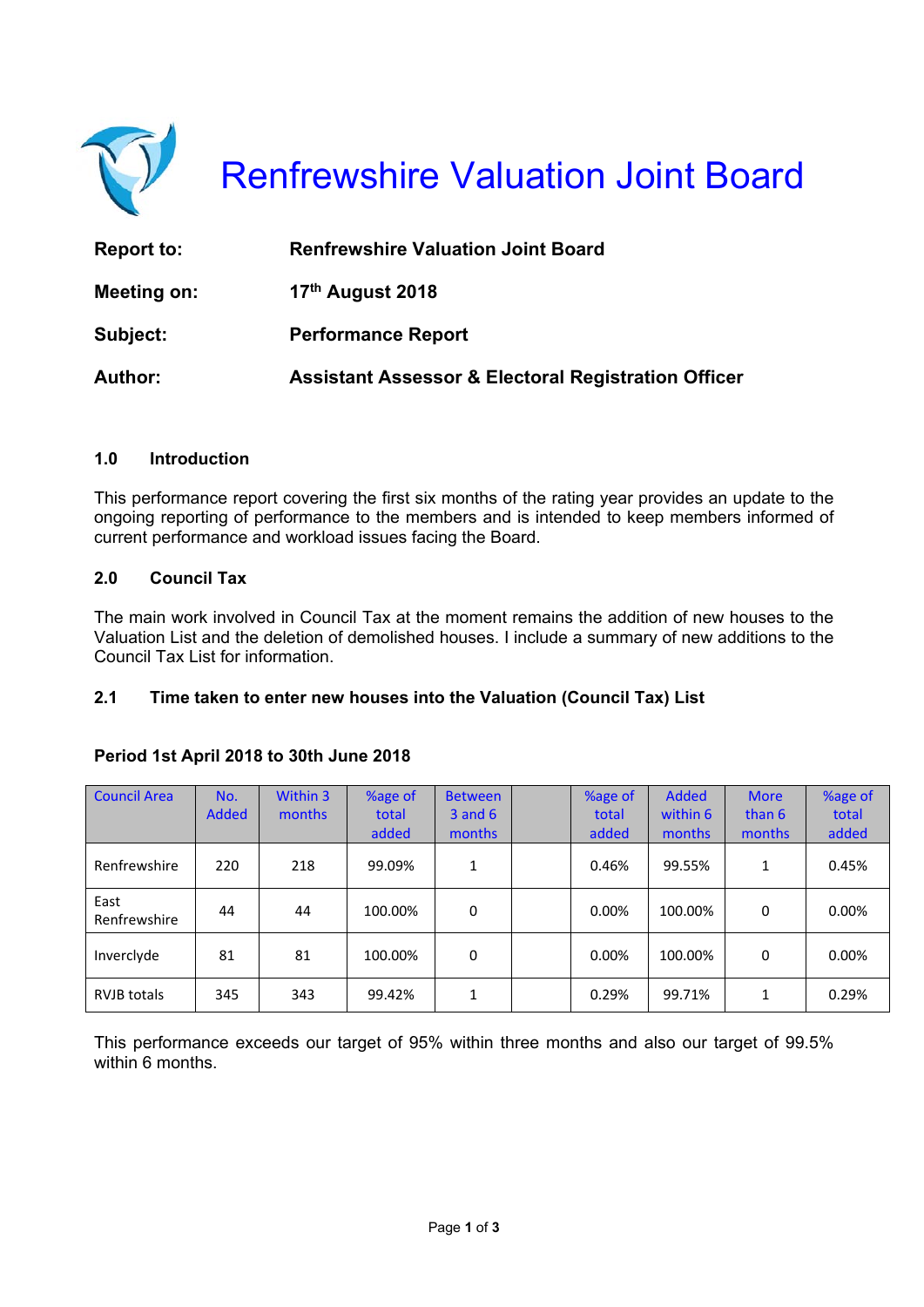In the period from 1<sup>st</sup> April 2018 to 30<sup>th</sup> June 2018, the average number of days taken to add a house was as follows:

| <b>Council Area</b>      | No. Added | <b>Average</b> |  |
|--------------------------|-----------|----------------|--|
|                          |           | No. of         |  |
|                          |           | <b>Days</b>    |  |
| Renfrewshire             | 220       | 23.70          |  |
| <b>East Renfrewshire</b> | 44        | 20.59          |  |
| Inverclyde               | 81        | 25.58          |  |
| <b>RVJB Totals</b>       | 345       | 23.75          |  |

This measure is within our target of 38 days.

#### **2.2 Information on Deletions from the Council Tax List**

The main reasons for deleting a property from the valuation list would be: where the property is demolished, where a house is now being used for Non–domestic purposes or where two or more houses are combined to form one house.

#### **2.2.1 Number of Deletions from the Valuation (Council Tax) List between 1st April 2018 to 30th June 2018**

| <b>Council Area</b>      | No.            | No.            |  |
|--------------------------|----------------|----------------|--|
|                          | <b>Deleted</b> | <b>Deleted</b> |  |
|                          | 2017           | 2018           |  |
| Renfrewshire             | 6              | 16             |  |
| <b>East Renfrewshire</b> |                |                |  |
| Inverclyde               | 28             |                |  |
| <b>RVJB Total</b>        | 38             | 26             |  |

#### **3.0 Non-domestic Valuation**

One of the main areas of work in non-domestic valuation is the maintenance of the Valuation Roll. The table below is a summary of the statutory amendments to the Valuation Roll. These are new entries being added to the Roll, entries being deleted or properties that have been altered. Each of these amendments has been made after a member of staff has inspected the premises.